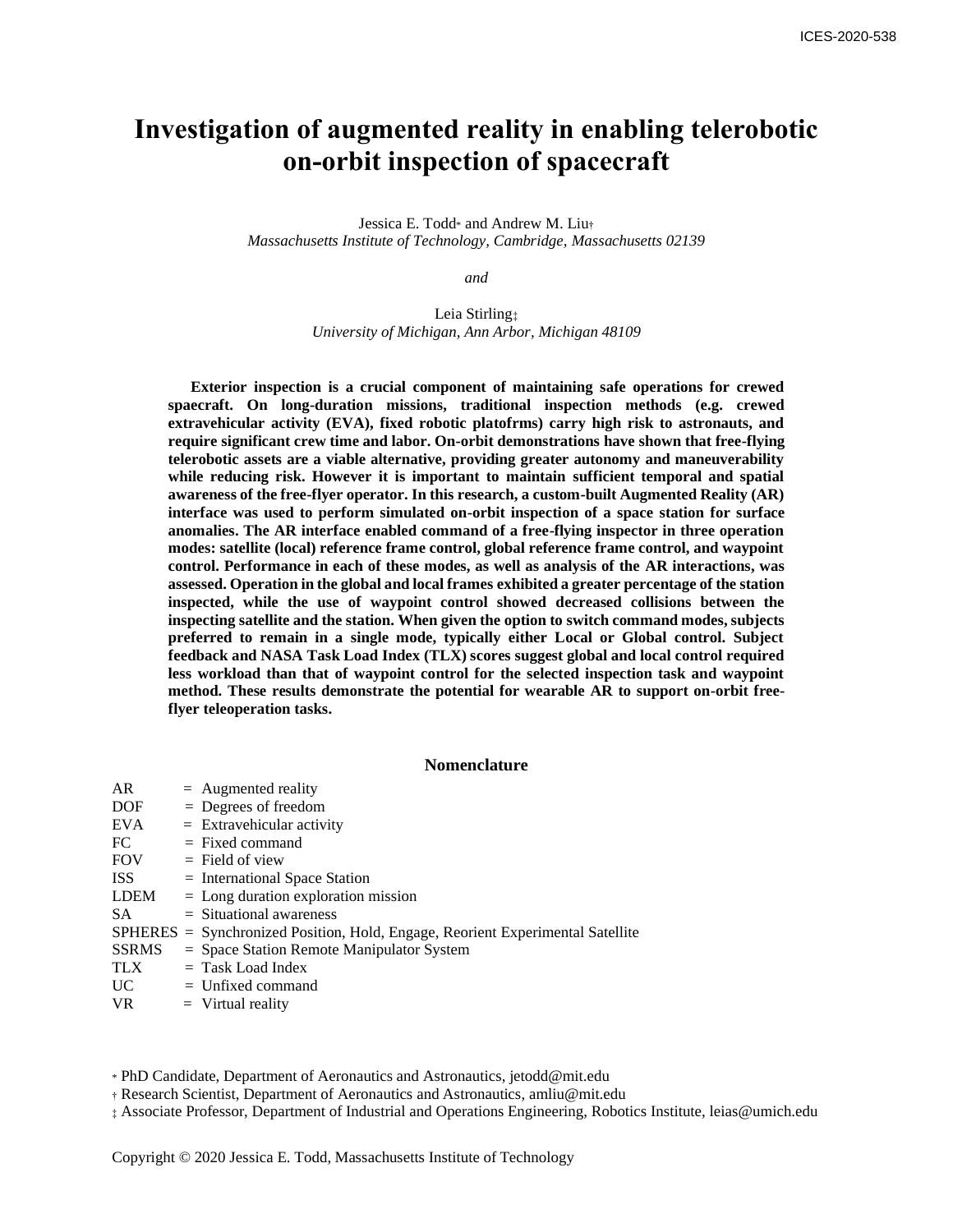## **I. Introduction**

UTURE long duration exploration missions (LDEMs) will be heavily reliant on human-robotic systems for maintaining safe operations of the spacecraft and reducing overall demands on astronauts1. As was the case for TUTURE long duration exploration missions (LDEMs) will be heavily reliant on human-robotic systems for maintaining safe operations of the spacecraft and reducing overall demands on astronauts. As was the case for the Space for maintenance, anomaly investigation, and mitigation of debris impact risk2-4, however LDEMs necessitate a shift away from traditional robotic and crewed extravehicular maintenance towards a more flexible robotic platform. Current inspection of the ISS via the Space Station Remote Manipulator System (SSRMS)<sup>5</sup> is highly complex and requires excellent operator coordination, manipulation and spatial awareness skills,6-8 even with real-time support from Earth. The long communication latencies during LDEMs will require crews to operate more autonomously, and time spent performing inspections by extravehicluar activity (EVA), or space walks, will likely be heavily restricted due to the high radiation environments. Teleoperated free-flying satellites can be employed in an inspection scenario to reduce astronaut and hardware risk, and EVA time. These satellites are less massive and cheaper to orbit than their fixed robotic counterparts, and offer greater flexibility and range of motion. Numerous heritage systems including the Synchronised Position, Hold, Engage, Reorient Experimental Satellites (SPHERES),<sup>10</sup> NASA's Autonomous Extravehicular Robotic Camera<sub>11</sub> and Miniature Autonomous Extravehicular Robotic Camera, 12 and the Demonstration Autonomous Rendezvous Techbology,<sup>13</sup> have demonstrated the potential for free-flying operations for exterior inspection, proximity operations, and rendezvous and docking.

Free-flyer platforms pose a challenge to the operator's maintainenance of situation awareness (SA) due to the difficulty in building appropriate mental models14,15 which are spatial representations of the environment and the free flyer, as well as the dynamics and operation of the free flyer. While the position of fixed robotic platforms such as the SSRMS can be determined from known joint angles and ranges of motion, the unconstrained motion of a free-flyer can make it difficult for observers and operators to project a free-flyer's future state and determine whether or not an action has been executed properly.<sup>16</sup> Additionally, veteran astronauts and EVA operators have highlighted the difficulty of localizing oneself during exterior space operations as a key limiting factor of current EVAs§. Inspection operations would likely be conducted in close proximity to the station and thus the design of any telerobotic interface and control interaction must support superior spatial and temporal awareness of the environment. Virtual reality (VR) and augmented reality (AR) interfaces have been suggested as a means of assisting in mental model formation<sub>17</sub> and reducing risk in complex telerobotic tasks.18-21

AR interfaces like the Microsoft HoloLens couple display and control functionalities that allow the astronaut operator to maintain awareness of their immediate real environment for safety, monitoring, and to reduce motion sickness. Robotic sytems can be controlled through direct gestural manipulation of three-dimensional virtual models of the environment<sup>22</sup> which can improve spatial awareness17,23 and address previously identified interface limitations such as an inability to estimate scale,24,25 poor spatial orientation26 and degraded depth perception27 during teleoperation tasks. The holographic environment can display a simulated three-dimensional exocentric view of the environment, which can be manipulated to closely resemble an egocentric viewpoint when needed. Previous teleoperation studies have shown that exocentric viewpoints can lead to improved navigaton2s and overall task awareness,<sup>29</sup> whereas egocentric viewpoints support improved awareness of the immediate operational environment, although at the cost of perceptual narrowing.<sup>30</sup>

In adopting an AR interface for telerobotic spacecraft inspections, careful consideration must be given to the modes of control afforded to the operator. The design of display and control interfaces has been shown to be highly context dependent<sup>31</sup> and thus the most effective modes of control typically vary greatly from robot to robot.<sup>32</sup> Traditionally, on-orbit teleoperations with fixed platforms adopt lower levels of control, with robot joints and end-effectors commanded via joysticks or directional pad.<sup>33</sup> Joypad command (combining a joystick and directional pad) has been demonstrated for controlling similar robotic systems with the HoloLens,<sup>22</sup> however by decoupling the display and control, this method does not utilize the full capability of the AR interface. A popular method to control free-flying systems is the higher level spatial waypoint control,10,34 where intermediate target states are specified by the user, with low level control inputs determined by the robot. Waypoint control has been shown to significantly improve user efficiency when completing unmanned aerial vehicle inventory tasks as compared to using a traditional low-level game controller.<sup>35</sup> Gestural commands like picking and placing waypoints have been shown to be effective in the HoloLens interface, being more readily adopted in the exocentric viewpoint provided by HoloLens rather than an egocentric viewpoint.<sup>36</sup> For a complex task like on-orbit inspection, different modes of control may be required at different stages of operation. Although there is a cognitive cost associated with switching between control modes,37

<sup>§</sup> Interviews with several veteran astronauts and current NASA EVA operators were conducted prior to this study.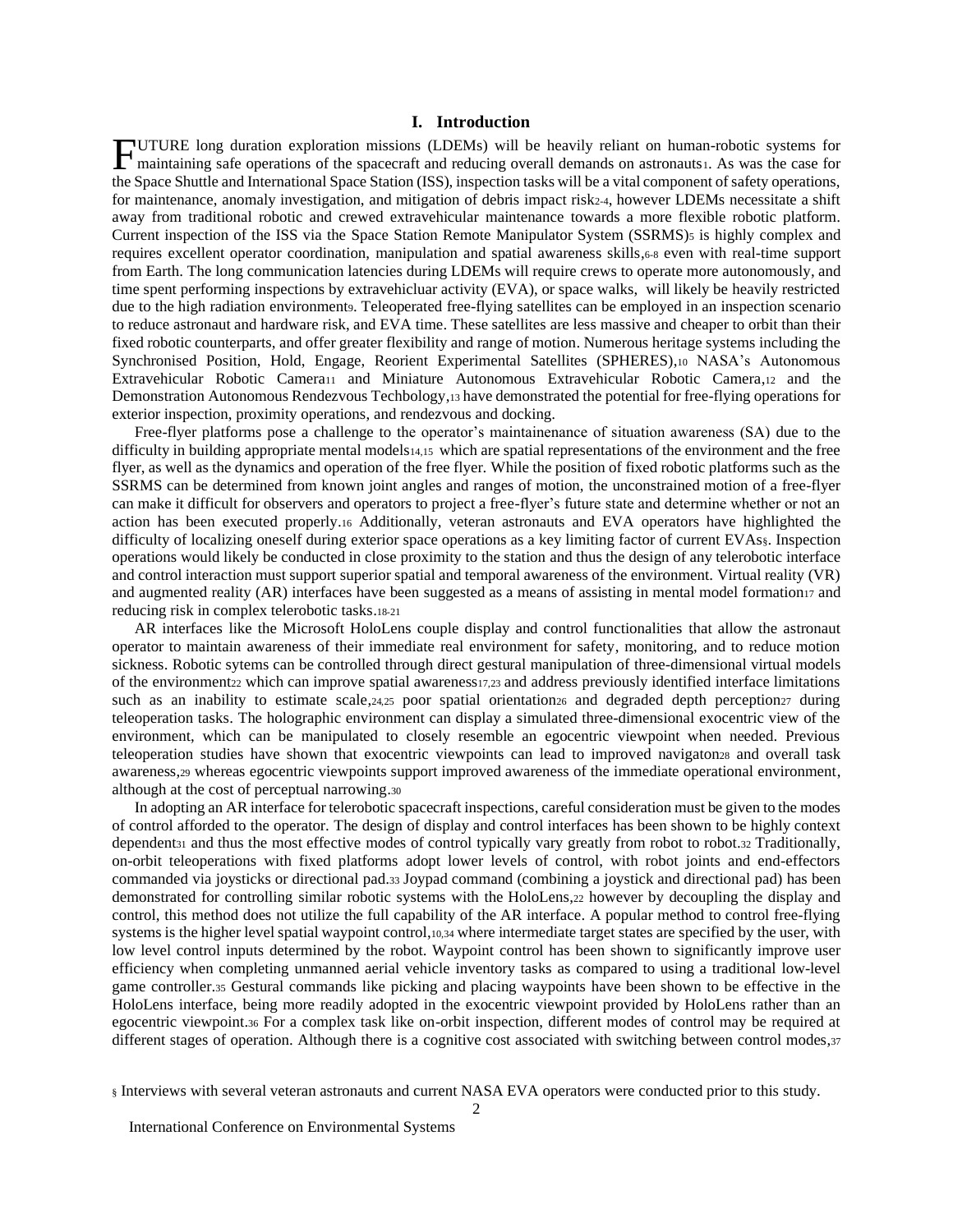reduction of overall mission time has been seen in studies where users could flexibly switch between waypoint and higher level maneuver commands for a team of robots.<sup>38</sup>

The goal of this study was to assess the viability of AR interfaces for controlling a free-flying satellite during a spacecraft inspection task, and making relevant operational and design recommendations for such interfaces. An AR simulation and control interface was developed to simulate an on-orbit inspection task by a free-flying robot, and assessed through an experimental study. The research considered two key questions: (1) how is the operator utilizing the AR system and various command modes during the inspection task, and (2) how effective is this utilization? It was hypothesized that Waypoint Command Mode would (1) lead to fewer collisions between the inspector and the station, (2) enable a higher percentage of the station to be inspected, and (3) have the lowest cognitive load. For trials in which command mode selection was left to the operator, it was expected that subjects would switch modes within the trial to optimize performance.

## **II. Augmented Reality System Design**

The AR simulation was custom built for the Microsoft HoloLens Mixed Reality Platforn Development Edition 1 in the Unity 3D development environment<sup>39</sup> (Figure 1). The HoloLens utilizes head tracking and hand gestures to manipulate holograms within the real world. Holograms are anchored in the viewer's physical space, allowing them to walk around the holograms. Hand gestures are used to drag and reposition, rotate, and scale holograms relative to the physical space.

The simulation environment incorporates a space station model, a reference plane, an inspector satellite, and a control interface. The simulated space station configuration presented various levels of risk of collision for the inspector (Figure 2). High risk areas presented limited clearance for the inspector within the region of interest, such as highly concave geometries (e.g. nodes between connecting modules), high vertex objects (e.g. complex attachments like communication dishes) and protusions (e.g. solar panels). Low risk areas contained flat or convex geometries and limited vertices (e.g. the cylindrical surface of a module). The inspector satellite changed color when a collision with the station was detected.

During an experimental trial, a number of debris impact sites (hereafter referred to as 'anomalies') could be detected by the inspector on the exterior surface of the space station. *Critical* and *non-critcial* anomalies were differentiated by different debris impact images mapped onto the exterior of the station. To simulate 'detection' of the anomalies by the inspector satellite, anomalies remained hidden until the inspector was (1) within 1.0  $m**$  of the anomaly, and (2) oriented such that the anomly was within its camera's field of view (FOV). Once detected, anomalies remained visible for the duration of the trial.

The inspector satellite was modeled on the SPHERES free-flying satellite10, with the forward face of the inspector identified by a normal vector arrow. Movement of the inspector was restricted to a two-dimensional plane of motion, directionally in the horizontal X-Y plane and rotationally about its vertical Z axis. The inspector was commanded via a holographic control interface that registers the subject's air-tap gestures (Figure 1, Right). Anomalies would be revealed in the simulation when the relative angle between the normal to the inspector front-face and the vector from the inspector camera to the anomaly was equal to or less than half the camera's field of view (FOV). The inspector satellite was commanded in three different control modes, which could be selected using the control panel.



**Figure 1. (Left) Complete model of the simulation environment, showing the space station, reference plane and control pad. The inspector is shown in red. (Right) The simulation implemented on HoloLens, utilizing in-built HoloLens gestural control. Here the subject is pressing the left arrow key on the control interface to move the inspector in the –Y direction in the local frame.**

\*\* The simulation is programmed using 'Unity units' which scale with the holograms, $40$  sized so that 1 Unity unity = 2 m in the virtual world. Each station module is 4m in diameter, the inspector is 0.4m in diameter.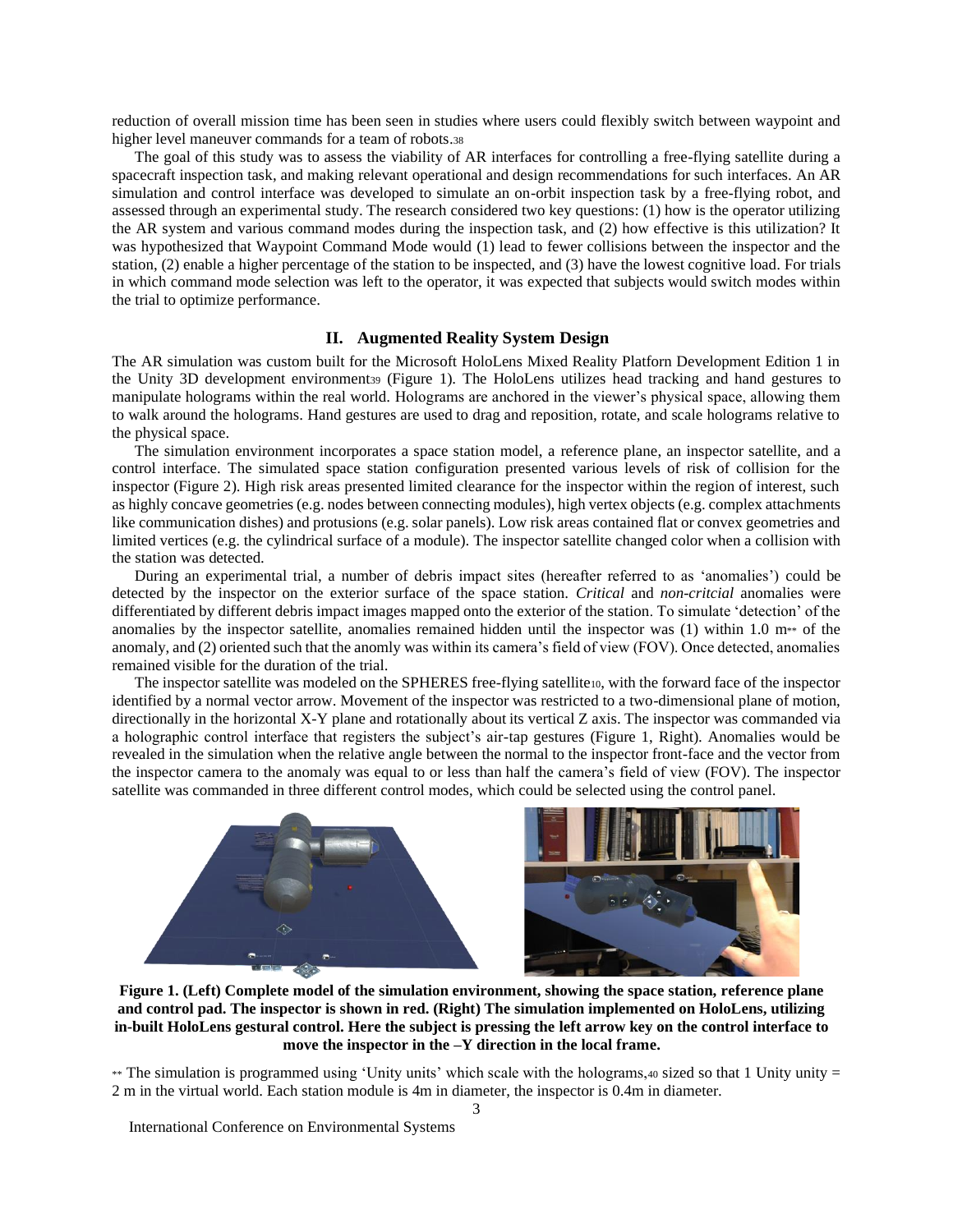#### **A. Command modes**

#### *1. Waypoint Command mode*

In Waypoint Command mode the operator place a target position for the inspector within its plane of motion around the space station. These waypoints are represented by flags at the target location and can be created, set, and deleted by the subject using the holographic interface. Once created, gestural controls can be used to change the location of the waypoint, before they are set into the inspector's path. Once a waypoint is set into the path, the inspector will move towards it in a straight line at a fixed speed of 2 ms-1. Additional rotation buttons on the control rotate the inspector  $\pm 15^{\circ}$  about its vertical axis prior to or en route to a waypoint.

## *2. Global Command mode*

The Global Command mode is a low-level control mode that provides discrete displacement and rotational commands to the inspector relative to the World Coordinate Frame attached to the space station, rather than specifying target states. Global Commands are given via a holographic directional control pad, with each discrete directional control movement moving the inspector 0.4m and each rotational command rotating the inspector 15° about its vertical axis.

#### *3. Local Command mode*

The Local Command mode utilizes the same discrete control interface as the Global Command mode; however, all directional and rotational commands are given relative to the inspector's own local body frame. If a rotation of the inspector is commanded, the local frame may no longer be aligned with the global frame.

## **III. Experimental Methods**

## **A. Subjects**

Twelve subjects completed the full study protocol, which was approved by the Massachusetts Institute of Technology Committee on the Use of Humans as Experimental Subjects (COUHES). The subject group, was aged 23 to 29 (mean age 26.08,  $SD = 1.93$ ). Six subjects were placed into group A (three men, three women) and six in group B (five men, one woman). Eight subjects reported previous limited experience with either virtual or augmented reality and seven subjects reported previous relevant experience to the study consisting of video gaming, work with manipulating 3D models, and previous experimental work with telerobotics.



F

6

D

A

5

 $+X$ 

None of the subjects reported any physical, auditory, visual, or vestibular impairment that would impede the use of the HoloLens platform. If subjects were unable to complete all three training programs designed for the experiment then they were excused from the study; however all subjects completed training. Subjects were asked to get 6-8 hours sleep on nights preceeding their training and testing days to avoid fatigue as a confounding factor.

#### **B. Experimental Design**

The primary independent variable was the Command Mode, being either a Fixed Command (FC) Mode or an Unfixed Command (UC) Mode for the duration of a given trial. Command Mode had four levels (Waypoint – FC, Global – FC, Local – FC, and Unfixed – UC). Each subject performed the inspection task in each mode twice, for a total of eight trials. The six FC trials were always performed first. For each subject, the order of the first three FC trials (Waypoint, Global, Local) was randomized, then the order mirrored for the subsequent three FC trials to address learning effects. Each FC trial contained two critical anomalies (one high risk, one low risk) and one non-critical anomaly (low risk), with locations randomized across trial. Each FC trail had a unique set of anomaly locations.

Subjects then completed two UC trials in which the Command Mode could be freely selected and changed during the trial. The order of UC trials was not randomized. UC Scenario 1 had zero critical anomalies and 4 non-critical anomalies (two high risk, two low risk). UC Scenario 2 had one critical anomaly (high risk) and three non-critical anomlies (low risk).

The Group A subjects completed all trials using an inspector satellite with several cameras mounted around its circumference (configuration 1) providing 360° FOV. In this scenario anomaly detection was only dependent on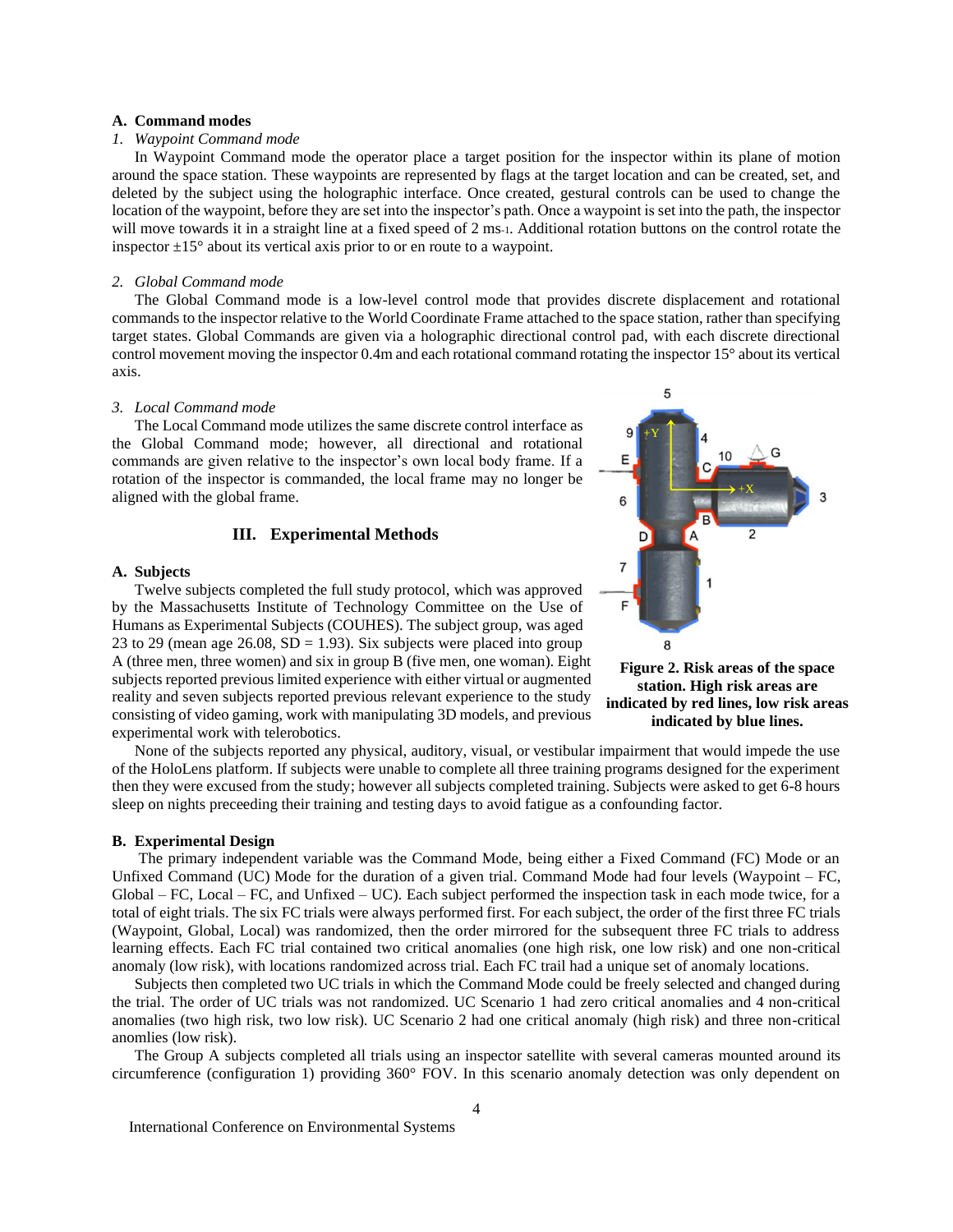detection distance. The Group B subjects completed all trials using an inspector with a single forward-facing camera (configuration 2) providing 45° FOV. Anomaly detection for configuration 2 was dependent on both detection distance and inspector orientation. All testing took place in a 2.5 m x 2.5 m open laboratory space under ambient light conditions. Subjects remained standing for each trial and were permitted to rest for 5 minutes between trials.

#### **C. Experimental Protocol**

## *1. Day 1 (Training)*

One day prior to testing, all subjects were trained for approximately 120 minutes. Subjects were given an introduction to the experimental procedures, an overview of the AR interface, and required to successfully complete three training programs:

- 1) HoloLens Gestures standard HoloLens tutorial to teach the in-built gestural commands.
- 2) Space Station Manipulation custom-built tutorial requiring the subject to manipulate the space station model with two-handed gestures to match the position, scale and orientation of a target model.
- 3) Inspection Training custom-built tutorial resembling the test environment. Subjects maneuvered the inspector along a designated path in each of the three control modes within 10 minutes. Subjects were also guided through anomaly detection and inspector collision by the researcher.

To reach a steady state level of performance and mitigate learning effects, subjects were encouraged to continue to interact with the simulation and operate the various command modes until they were comfortable with the system.

### *2. Day 2 (Testing)*

After reviewing the training materials, subjects completed eight experimental trials of up to 390 seconds each. Each trial required the subject to maneuver the inspector satellite around the space station exterior and locate anomalies on the surface of the station. Subjects were told to complete each trial with the following performance goals, in order of priority:

- 1) Avoid collisions between the inspector and the space station.
- 2) Locate both critical and non-critical anomalies, and log critical anomalies using the *Anomaly* log button.
- 3) Attempt to fully inspect the exterior of the space station as quickly as possible.

The simulation ended after 390 seconds, although subjects were able to terminate the simulation early if they were satisfied they had completed their inspection. After each trial, subjects completed a Situational Awareness questionnaire and a NASA Task Load Index (TLX) survey to assess their workload.<sup>41</sup>

#### **D. Performance Measures**

The following raw state data was recorded every 10 frames with a sampling rate of approximately 3 Hz: *station position and orientation* (relative to world frame)*, station scale factor, inspector position and orientation* (relative to station), and *headset position and orientation* (relative to world frame). Event-based data was also time-stamped and recorded whenever the corresponding event occurred: *control interface button presses*, *waypoint location* (when a waypoint is set), *anomaly detected* (first time an anomaly is detected by the inspector), and *collisions* (between the station and the inspector). Raw data were processed in MATLAB (Mathworks Inc., Natick, MA) to yield the following dependent variables as performance measures:

- *Collision Count*: total number of collisions between the station and the inspector.
- *Percentage of Station Inspected*: percentage of station boundary within detection distance (1 m) of the inspector's path. Note: orientation of the inspector was not taken into account by this measure.

NASA TLX composite and component workload scores were used as a measure of perceived workload during the inspection task. Subjective (self-reported) situational awareness measures were obtained from post-trial surveys. At the conclusion of all testing, subjects provided open-ended responses on their overall experience of the AR interface and their command mode preferences.

#### **E. Statistical Analysis**

Continuous dependent variables (percentage of station seen, path length, workload) were assessed using a n-way Analysis of Variance (ANOVA), with factors Subject (random), Group (fixed), and Command Mode (fixed). Subject was a nested factor within Group. If a significant effect was found in ANOVA, post-hoc pairwise comparison analysis was performed to assess the effect. Ordinal data (collision count) was assessed using a nonparametric Friedman test, with a fixed factor (Command Mode). If the Friedman test revealed a significant effect, a post-hoc Wilcoxon Signed-Rank test was performed. The order of the trials was randomized across each subject, and each order was performed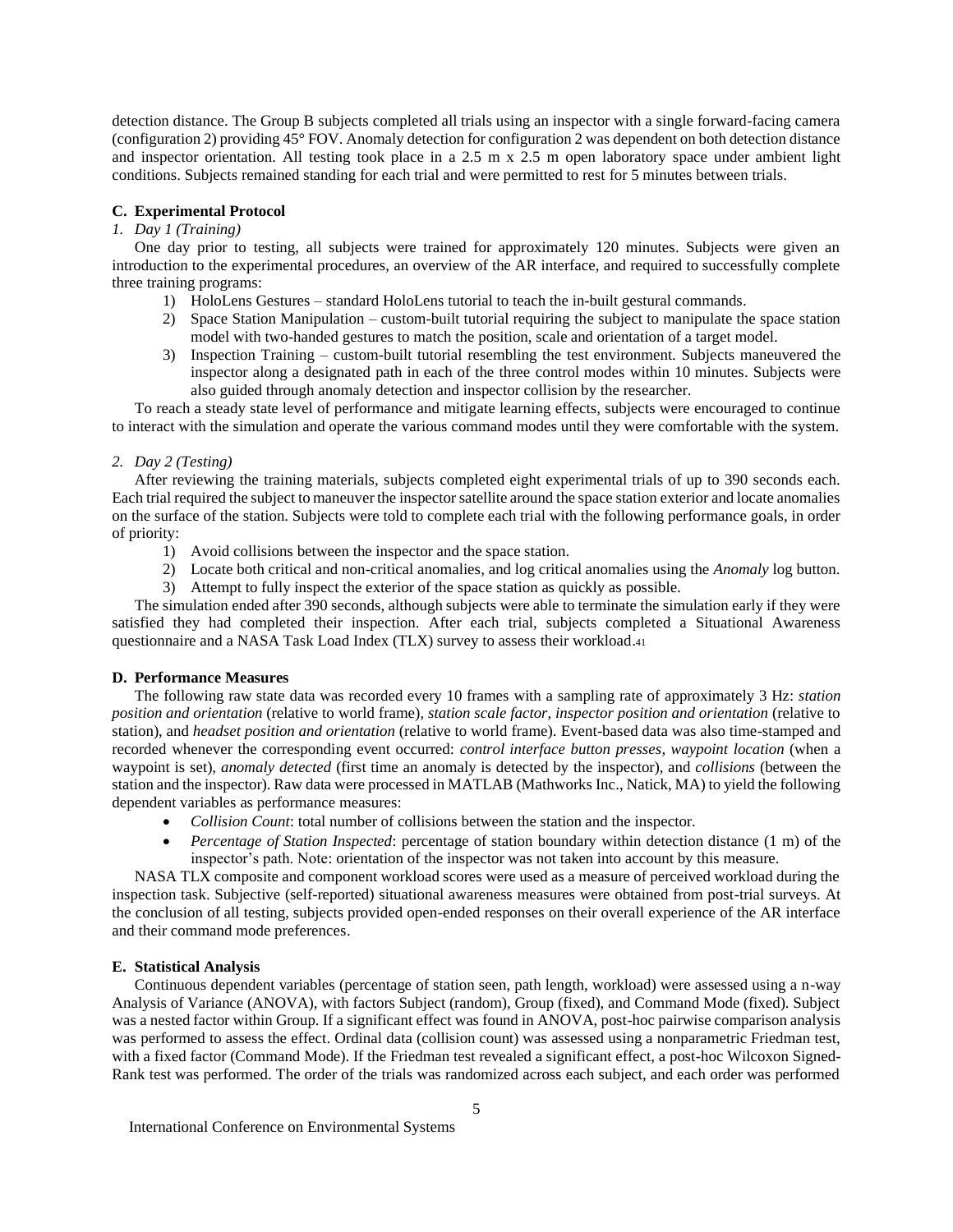once within each group. Effects of learning were not incorporated into the statistical model given the small sample size.

#### **IV. Results**

#### **F. Effect of command mode on collision count**

Figure 3 shows the average collision count between the inspector and the station across the various command modes. Waypoint Mode resulted in approximately half as many collisions as the other fixed modes, with an average collision count of 7.88 ( $SD = 5.75$ ) during an average trial across both subject groups, compared to  $14.46$  collisions (SD = 9.39) and 15.29 collisions  $(SD = 9.03)$  for Global and Local respectively. Unfixed Mode accounted for the highest average collision count with 16.64 collisions, however the results were highly varied across subject averages  $(SD = 12.03)$ .

There were no significant differences in collision performance between Groups A and B in any command mode (Waypoint:  $p = 0.731$ , Global:  $p = 0.584$ , Local:  $p =$ 0.290). and as such, group results were pooled for further analysis.

A signficant effect of command mode was supported for collision counts  $(\chi^2(df = 3) = 12.875, p < 0.001)$ , with posthoc comparisons showing that Waypoint Mode had significantly fewer collisions than the other three modes ( $p \le 0.005$ ) and





Unfixed had significantly higher collision counts ( $p \le 0.005$ ) than all three fixed modes, however the effect size between Unfixed with Global and Local mode count is small  $(r = 0.28$  and  $r = 0.05$  respectively).

#### **G. Effect of command mode on efficiency of station inspection**

The percentage of station seen in each trial measured how efficiently subjects inspected the station for anomalies.

Subjects operating in Waypoint Mode inspected less than a third of the station (Figure 4). 11 of 12 subjects used the full 390 second trial time while in Waypoint Mode (Figure 5), yet only achieved an average inspection of 28.28% (SD = 10.70%). By comparison, the average percentage of station inspected across all subjects in Global Mode was 57.40% (SD: 23.41%) and in Local Mode was 55.93% (SD: 19.35%).

A significant main effect of Command Mode on percentage of station was found  $(F(3,94) = 28.51, p < 0.001)$ , with the Waypoint Mode resulting in a significantly smaller percentage of station inspected ( $p < 0.001$  in all cases); however there was no significant difference between Global and Local Modes (p  $= 0.967$ ). Use of the Unfixed Mode resulted in an average of 69.03% (SD: 20.28%), which was significantly higher than any other mode ( $p < 0.001$  in all cases); however Unfixed trials were performed last by all subjects so these data support learning effects with the selected mode (see Section IV.I). There were effects of Subject  $(F(10,94) = 6.54, p < 0.001)$  and Subject x Command Mode interaction  $(F(30.94) = 2.12, p =$ 0.010), supporting that not all subjects had similar increases or decreases between modes. For example, Subject 5 routinely





**the standard deviation from overall mean.**

completed the test in less than 300 seconds with low percentage of station seen, suggesting that Subject 5 reprioritized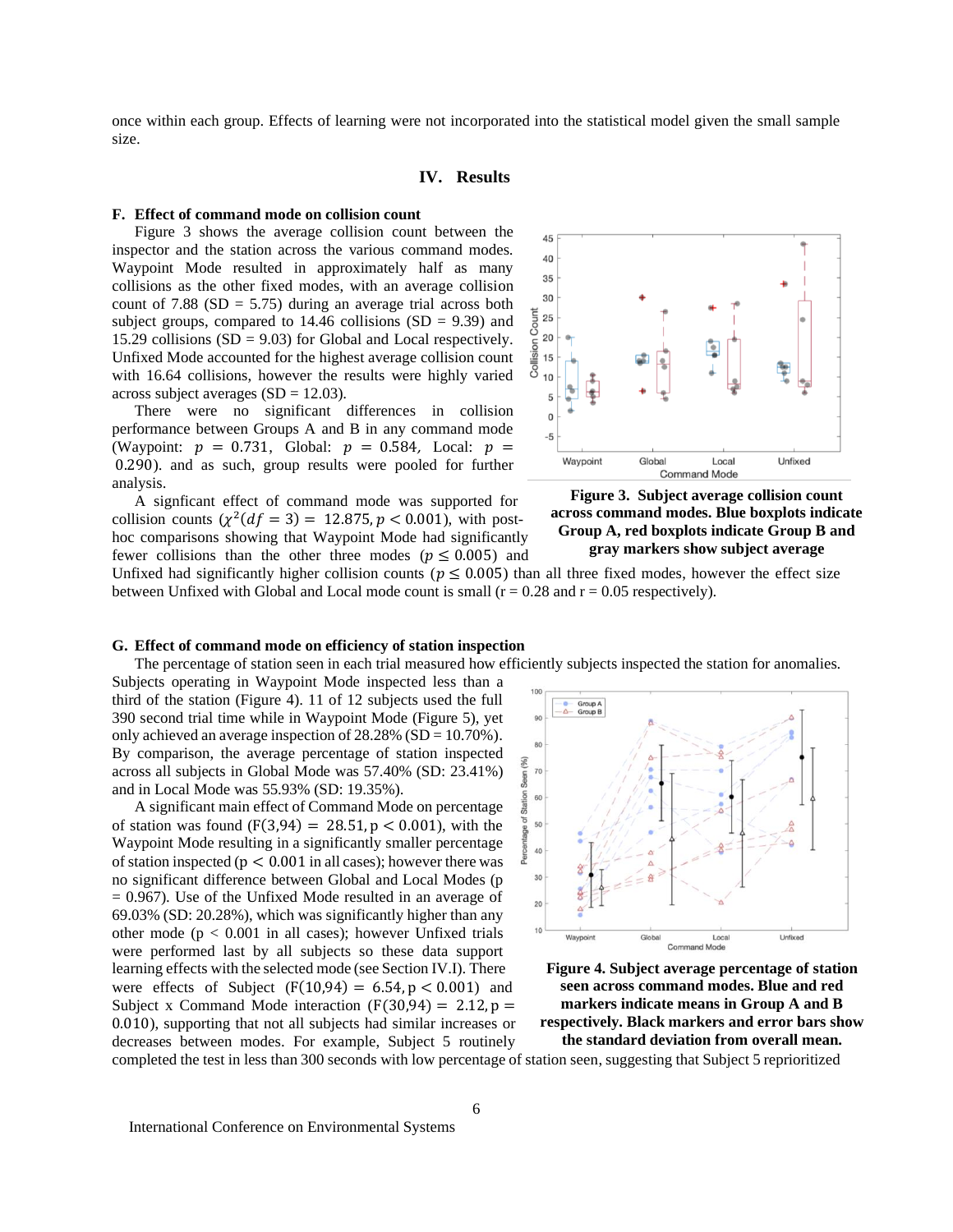the task goals, attempting to complete a full inspection as quickly as possible at a greater distance from the station exterior, rather than moving in closer to detect anomalies.

Group B had a lower average percentage seen compared to Group A across all command modes, butthis difference was not statistically significant ( $F(1,94) = 1.42$ ,  $p = 0.260$ ). Group B covered signficantly less distance overall than Group A ( $t$  ( $df = 45$ ) = 2.88,  $p = 0.006$ ) when examining the path length of the inspector (Figure 6). A similar trend can be observed across both path length and percentage inspected, with Waypoint < Global, Local < Unfixed. This suggests backtracking along a route, while not advancing the percentage of station seen, was very small when compared to the total path length of the inspector. There was also a significant effect of subject on path length  $(F(10,94) = 5.62, p < 0.001)$ , as some subjects moved the inspector significantly less distance on average than others. An interaction effect of Subject x Command Mode was also observed ( $F(30,94) = 3.1, p < 0.001$ ). While many subjects trended in a similar direction, Figure 6 shows several subjects in both groups performed much better than the group mean in the Global condition, with an observationally lower standard deviation in Local mode.



**Figure 5. Subject total test time across all trials. Blue markers and red markers indicate subject times in each trial within Group A and Group B respectively. Subject 5 is highlighted in black.**



**Figure 6. Average path length across each trial. Blue markers and red markers indicate subject values in each trial within Group A and B respectively. Black markers and error bars indicate the standard deviation from the overall mean.**

#### **H. Effect of command mode on workload**

Trials conducted in Waypoint Mode produced the highest average composite workload score of 73.14 ( $SD = 14.67$ ) while the Global, Local, and Unfixed Modes had average workload scores of  $61.36$  (SD = 19.52),  $61.74$  (SD = 15.08) and 52.32 (SD = 21.56) respectively (Figure 7). The effect of command mode was significant ( $F(3,94) = 7.86$ ,  $p <$ 0.001), with post-hoc comparison showing Waypoint had a significantly higher composite workload score than either Global Mode ( $p < 0.001$ ), Local Mode ( $p = 0.009$ ), or Unfixed ( $p < 0.001$ ). Global and Local Mode were not significantly different ( $p = 0.991$ ), however the Unfixed Mode had the lowest composite workload score, significantly lower than Waypoint, Global ( $p = 0.007$ ) or Local ( $p = 0.005$ ). Observationally, subjects in Group B tended to award lower workload scores than Group A; however no significant effect of Group was observed  $(F(1,94) = 0.97, p = 0.348).$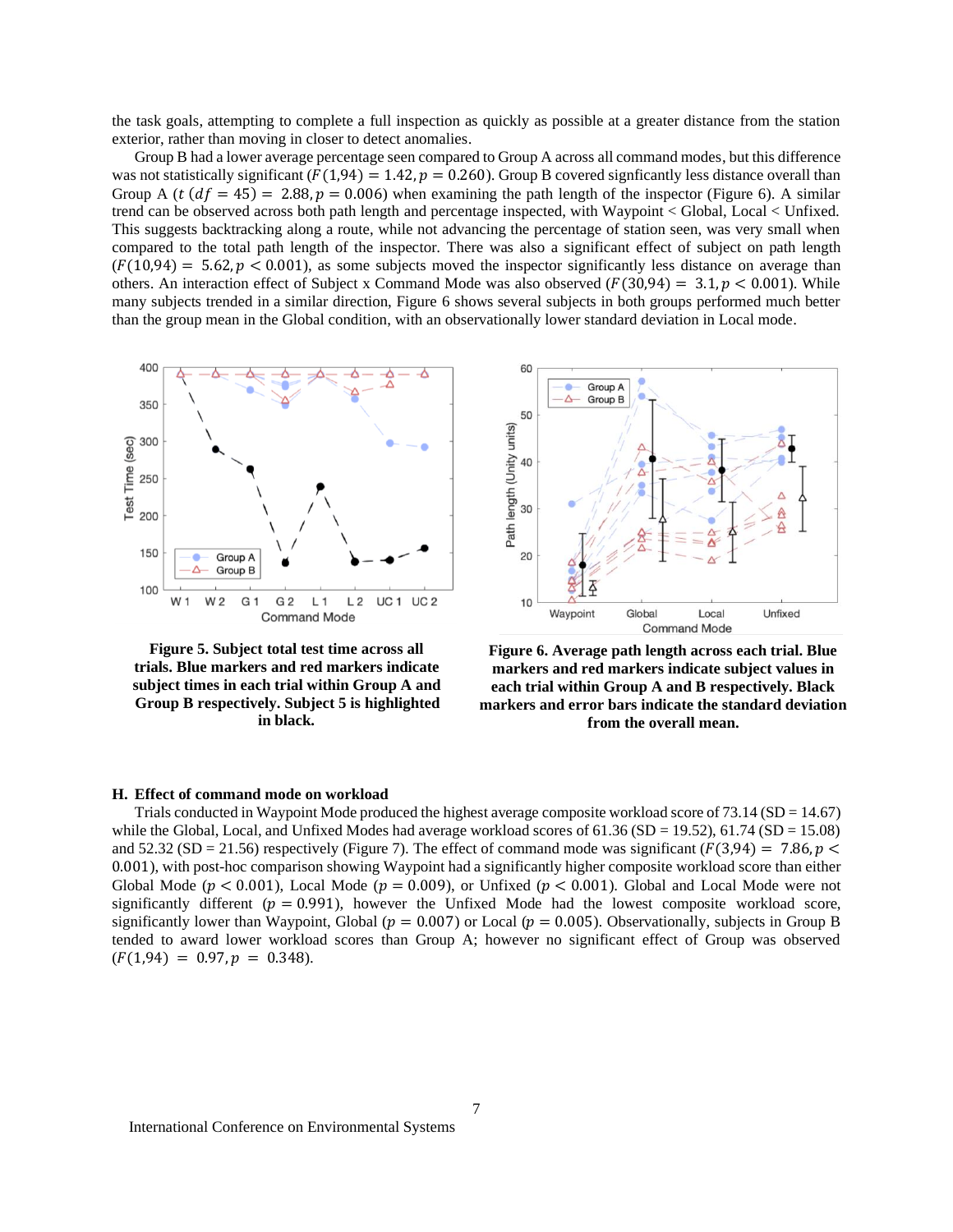There were significant differences between the subjects' ratings of composite workload in the trials. For example, subject ratings range from approximately 10 to 95 out of a possible 100 for Unfixed Mode. Some subjects were observed to consistently award a high workload rating across all four modes, while others had different orderings of the ratings across modes. The ANOVA supported a main effect of Subject on composite workload score  $(F(10, 94) = 7.97, p < 0.001)$ , and interaction effect of Subject x Command Mode  $(F(30, 94) =$  $2.45, p = 0.003$ .

#### **I. Unfixed command mode effects**

Our hypothesis that subjects would switch among modes when operating in the Unfixed mode was not supported by the observed behavior. Five out of six subjects in Group A performed the inspection exclusively in a single mode of control. Four of these subjects remained in either the Global Command Mode, or a globally-oriented Local Command Mode (performing no rotation of the Local Frame). One subject employed a single rotation of the local



**Figure 7. NASA TLX average composite workload across command modes. Blue and red boxplots indicate Group A and B respectively, gray markers show the subject average score.**

frame, and performed the entire trial in Local Mode; however no other rotations were recorded. Only one subject opted to switch from the Global Frame to the Waypoint Mode to place a single waypoint in UC 1.

Conversely, four out of six subjects in Group B utilized the Local Mode exclusively for both Unfixed trials. One subject exclusively used the Global Mode for both UC trials. Subject 12 is the only subject in both groups to interchange between Global and Local Modes of command during the trials. In UC 1, subject 12 changed command mode 10 times, and in UC 2 the subject changed command modes 6 times. Evaluation of the command modes selected and path taken by the inspector reveals that the Local Command mode was utilized when the subject desired to move in a direction not orthogonal to the axes of the space station.

#### **J. Operator AR behaviours**

The two primary interactions with the AR interface, rotating the station and scaling the station, allowed the subject to change their viewpoint of the station and inspector. The rotations used by each subject were broadly categorized into three preferred viewpoints: operating in a perspective viewpoint, operating in a plane view (where the entire plane of motion can be seen), and operating in a front-on view (on or near the plane of motion). Operation in the front-on view was typically characterized by limited rolling of the station, merely rotating the station about the vertical axes as the inspector traversed around the station. Two subjects remained in one preferred viewpoint for the duration of each of their trials, although this preferred viewpoint changed between trials. The remaining 10 subjects moved through different viewpoints within each trial. Four subjects performed over 50% of every trial in the perspective viewpoint, with the remaining subjects switching into this viewpoint at least once per trial. Seven subjects adopted a strategy of completing the first half of the trial in one viewpoint, with slight modifications to the angle, then switching to a different viewpoint for the remainder of the trial, typically when the inspector moved to the side of the station furthest from the starting position (risk areas 4,5,10,C,G). Conversely, one subject exhibited switching between viewpoints for the duration of every trial, changing rotation angles every ~10-20 seconds. Another subject maintained a front-on view for each fixed trial, and routinely made checks of the wider environment by quickly switching into and out of an aerial perspective for several seconds.

Scaling could occur either through gestural commands or by adjusting one's physical position relative to the holograms by moving in the room. Scaling allowed subjects to get closer to the station and resolve greater detail, either to detect anomalies or better determine proximity. Gestural scaling would change the physical space occupied by the hologram, whereas physical motion would change the visual perception of scale. Two subjects appeared to use gestural scaling to coarsely adjust the size of the station, then finely tune the size by changing their physical distance to the hologram, and a further two subjects would continually gesturally change scale, but then adjust their physical distance to maintain a consistent visual scale throughout the trial. In several trials the remaining subjects were observed to continually gesturally scale the station up or down over the duration of the trial, most commonly at the high risk areas of the station. Six subjects performed a substantial gestural scale up of  $\sim$ 50 − 75% when reaching high risk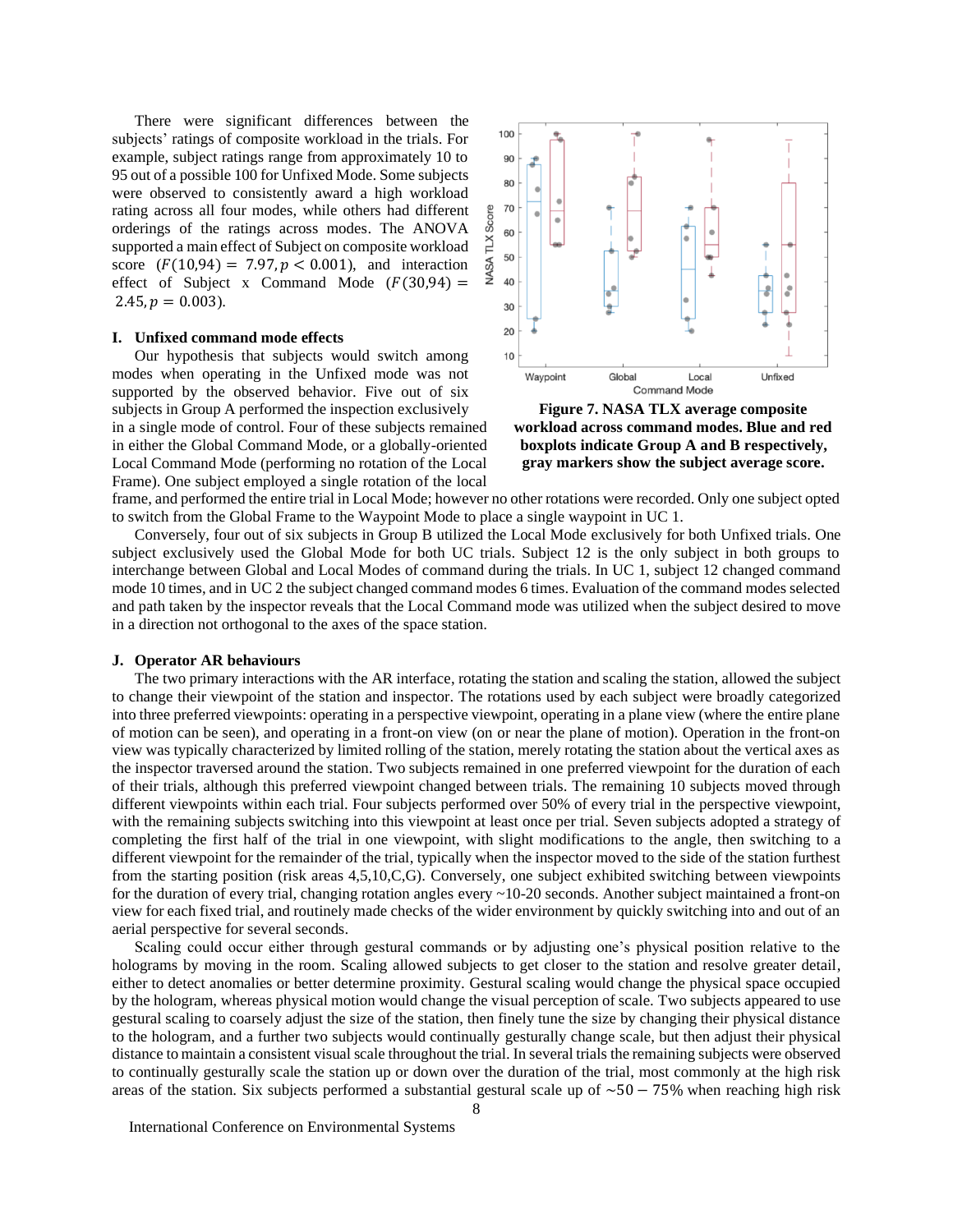areas such as region A, D, E, and F or the higher convexity areas at regions 3 and 5 (Figure 3). This is likely due to a desire to avoid collisions, or to inspect the region for anomalies since the model was typically scaled down after inspection of this area was complete.

### **V. Discussion**

The research considered two key questions; how is the operator utilizing the AR system and various command modes during the inspection task, and how effective is this utilization? It was hypothesized that (1) Waypoint Command Mode would support fewer collisions between the inspector and the station, (2) enable a higher percentage of the station to be inspected, and (3) have the lowest cognitive load. The significant decrease in collision count when operating in the Waypoint Mode, as compared to the other fixed modes, supports Hypothesis 1. As was highlighted by Szafir et al.,<sup>42</sup> it was hypothesized that the Waypoint Mode encouraged subjects to plan and place waypoints in a globally-oriented frame which would improve spatial understanding, a criteria identified as critical to effective teleoperations.<sup>14</sup> Subjects operating in Global and Local mode more closely adhered to the station boundary during their inspection, particularly in high risk regions, while subjects appeared to adopt a more cautious strategy when operating in Waypoint Mode. This behavior may be driven by the implementation of Waypoint Mode as operating closer to the station boundary would have required an increased number of waypoints due to the linear behavior between waypoints.

The gestural control method used by the HoloLens would seem to support a higher-level control mode for maneuvering a robot, rather than low-level incremental motions of manual control. In practice, Waypoint Mode yielded the lowest average percent of station inspected with the shortest path length, while low level methods of fixed control (Global and Local) supported increased inspection efficiency, and thus Hypothesis 2 was not supported. There was no significant performance difference between the Global and Local modes, likely a consequence of subjects primarily orienting the Local Mode frame to align with the World Frame of the station and thus using the Global and Local modes in a similar manner.

Waypoint mode generated the highest composite workload score, and so Hypothesis 3 was not supported. Subjects expressed frustration at time required for waypoint mode in their qualitative feedback, as the method of generating, moving and setting a waypoint proved cumbersome. Subjective assessment of workload was supported by the lower path length performance yet full use of the trial time. While previous studies have shown that waypoint mode is an optimal choice for controlling free-flyers, the interface in this study differed significantly, requiring subjects to physically pick up and place waypoints in the holographic environment rather than select locations with a pointer on a screen and only allowed subjects to place one waypoint at a time. Careful consideration must be given to future designs of waypoint control in the context of the task being performed. The use of a single waypoint at a time was not well-suited to the patrol inspection task users were asked to perform in this experiment. The improved collision avoidance and cautious operator behavior demonstrated in Waypoint mode suggest the current waypoint mode would be more appropriate for a single point inspection, where operators target a specific location on the station exterior for a more detailed inspection, rather than examining the entire exterior of a station for possible anomalies. Waypoint control could be modified to be more aligned with a perimeter patrol task by enabling *a priori* planning with multiple waypoints, or having the paths between waypoints use proximity information to edge follow an object.

Its important to note that this study limited the inspector satellite to a two-dimensional plane of motion. While the majority of subjects expressed or demonstrated a preference for either the Global or Local Mode when operating the inspector, the restricted plane of motion meant that a simplistic directional pad was sufficient to provide control. Controlling a robot in 6 DOF, as would likely be the case on-orbit, would necessitate a redesign of the lower-level control interface to enable an additional 3DOF. Insights provided on the design of waypoint interfaces would be readily applicable to a three-dimensional plan of motion, as waypoints are typically placed by a single point control (in this case moving and placing the waypoint). Future studies with 6 DOF tasks are needed.

When given flexibility over the control modes, subjects tended to perform UC trials in a single mode of control, with the exception of subject 12, who routinely changed modes in both UC trials. Subjects in Group B tended to exclusively use Local Mode and Group A subjects operated in either the Global mode or a globally-oriented Local mode. Group B's preference for the Local Command Mode could be a consequence of the single camera viewpoint required for inspection. Using a Global Mode while requiring re-orientation with respect to a Local Frame could lead to poor spatial understanding due to the shift in reference frames, as was found by Stoll et. al.<sup>43</sup> Subject 12, the only subject to routinely swap between Global and Local modes, generated a sequence that utilized the Local Mode to perform maneuvers around irregularly shaped portions of the station (e.g. the cupola and the ends of modules) before returning to the Global Mode to traverse long flat sections of the station. Subject 12 increased their percentage of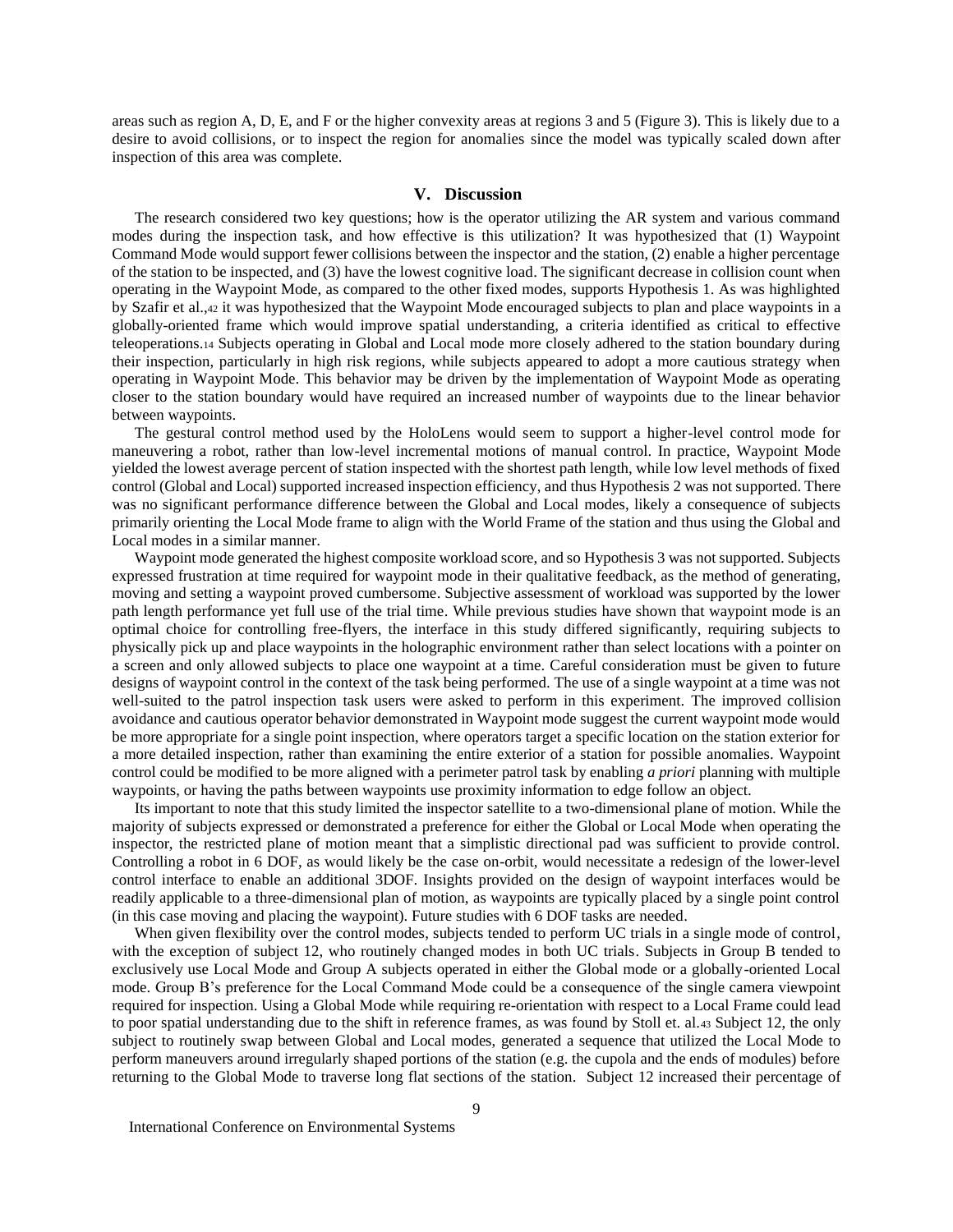station seen in the Unfixed mode trials compared to the FC trials. In their post-experiment evaluation, Subject 12 highlighted their preference for the Unfixed Mode. Subject 12 also preferred to remain in a single view (perspective view) within each trial, one of only two subjects to exhibit this behavior.

As was observed by Wang and Lewis,<sup>44</sup> the subjects in this study generally preferred an exclusive command mode over toggling between them, instead choosing to optimize performance through changing scale and viewpoint. For future AR design interfaces, these results suggest that enabling flexibility of control may be traded-off with flexibility in the choice of display. Further studies should examine if the mental workload cost of control switching or the time taken to switch outweighs any performance benefits, as previous studies have shown that associated costs with switching modes contribute to the choice of an exclusive command mode.37,38 Notably, several subjects expressed a preference for the unfixed option over the fixed option in their qualitative feedback, suggesting subjects preferred the autonomy to choose their desired command mode, even if they did not change it within the trial.

AR was selected as the display and control interface for this study as it affords the viewer a flexible approach to selecting a(?) viewpoint. Subjects exhibited individual preferences for their preferred viewpoints and station scale, and how often these were modified. Our results align with previous studies that highlight egocentric viewpoints support improved perception of the immediate environment, 29 as subjects typically zoomed into the model (essentially giving them an inspector view) when navigating high risk and high convex areas that posed a significant risk of collision (e.g. the front-on view), before returning to an exocentric viewpoint to continue navigation (e.g. the perspective view). Analysis of the AR interactions also provides insight into subject priorities during a trial. Plane views afforded subjects a view of the station extremities, whereas front-on viewpoints hindered proximity perception, but supported anomaly localization. Perspective viewpoints, used by the majority of subjects, supported a balance of both boundary awareness and anomaly localization. Subjects that routinely switched viewpoints seem to be attempting to utilize the benefits of each and thus maintain performance across all three performance criteria. Rather than switching control modes to optimize performance, subjects preferred to switch viewpoints to support the different performance goals, such as collision avoidance or more efficient path planning and therefore a faster inspection time, however the current study was not designed to examine how performance was affected by the choice of switching display versus switching control mode.

The AR gestural design was qualitatively assessed by subjects and received mixed feedback. Some subjects enjoyed the flexibility the interface gave them in customizing their viewpoint through the trial, while others found the imprecision in rotating and scaling the station to be frustrating. As was suggested in qualitative subject feedback, future design iterations could incorporate preset viewpoints that automatically move the station with high precision when selected. Care should be taken in switching viewpoints as shifts in perspective can cause operators to become disoriented as they reorient their mental model.

#### **K. Limitations and Future Work**

There were several restrictions of the hardware and software used for this study that should be addressed in any future studies. The HoloLens generation 1 has a highly restrictive field of view making it difficult for certain gestures to be detected and restricting subjects' view of the holograms, which may have hindered performance. In the Unity 3D Gaming Engine used to build and render the simulation, simple 3D shapes such as cubes or ellipsoids were used to model the collision boundaries of the space station surfaces. As a result, there are several areas where the rendered surfaces are misaligned with the collision boundaries which could result in missed collisions.

Traditional space teleoperation displays and interfaces use fixed 2D camera views and physical control interfaces (joysticks, keyboards etc) which can impose higher cognitive loads, and potentially degrade performance.7,46 In constrast, the AR interface synthesizes the visual information into a unified 3D representation and could improve situational awareness and decrease cognitive workload but with a trade-off of additional physical workload due to the gestural control. Several subjects reported fatigue after completing the 8 trials and commented that a game controller might be easier to use than the gestural controls. Future studies should compare current telerobotic controls and displays with a gesturally-controlled AR HMD interface to assess this tradeoff between physical and cognitive workload. Physical fatigue may be less of a concern in microgravity as gestures will not require acting against gravity. Finally, it should be noted that all subjects had limited experience with AR interfaces and anomaly detection tasks. With longer exposure to the technology, strategies may continue to develop and new strategies emerge.

## **VI. Conclusion**

This study examined the use of a custom AR interface for performing telerobotic inspection tasks on a simulated space station. Gestural controls were used to command a small satellite in three command modes (Waypoint Mode,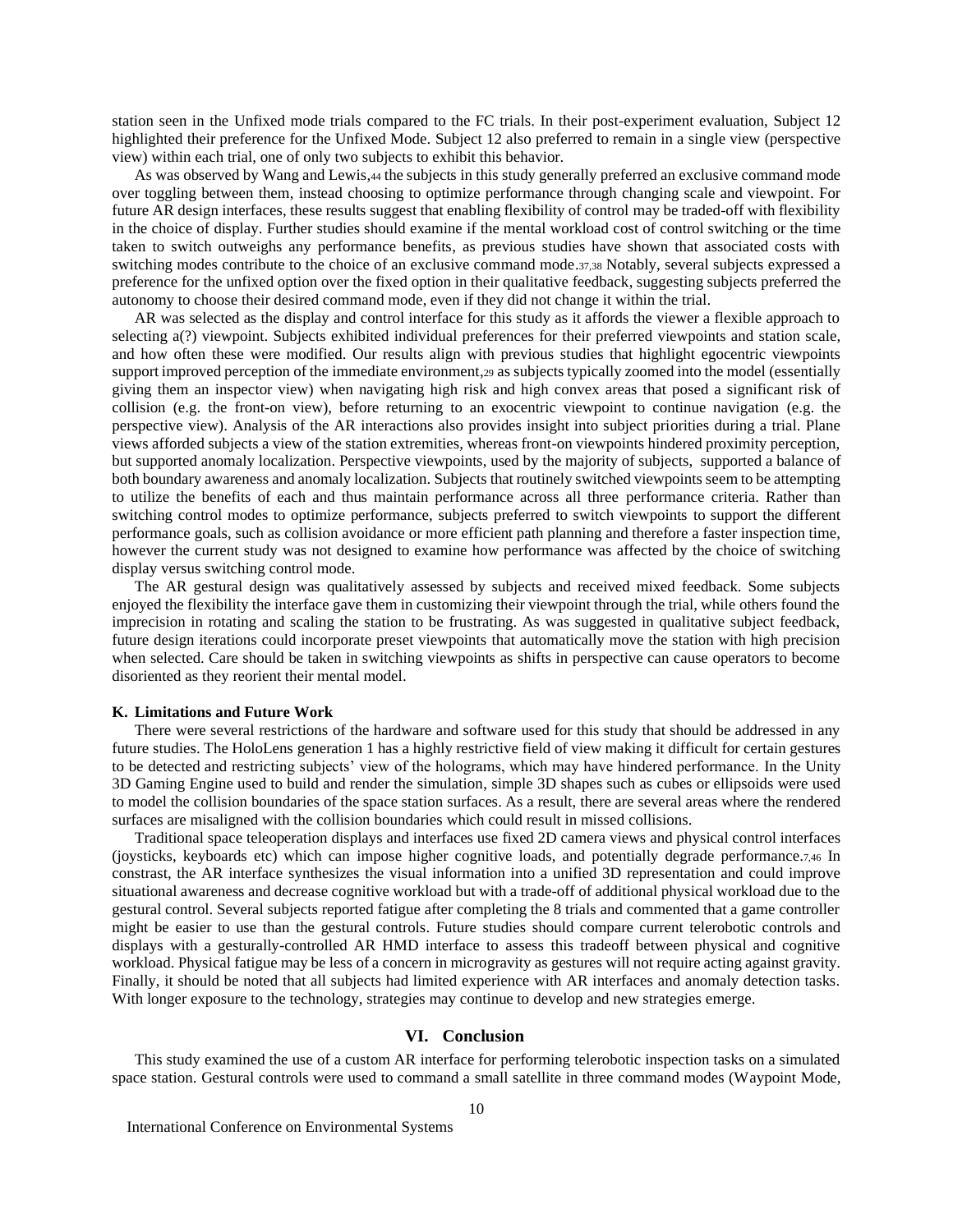Global Mode,and Local Mode). Both low-level manual control modes were found to support increased efficiency in inspecting the station exterior whereas Waypoint Mode was found to support better collision avoidance. Results across multiple performance criteria suggest the design of the Waypoint mode was more appropriate for single point inspection, rather than the patrol task explored in this study. When given the option to dynamically select modes, subjects preferred to operate in a single mode of control and usually one of the low-level manual control modes. Independent of control mode, throughout all trials subjects dynamically modified their viewpoint of the station to optimize performance. AR interfaces present an option for space telerobotic interfaces; however, careful consideration should be given to their design to ensure optimized performance. In this study, display flexibility was implemented during early usage of this AR interface, and results of this study show that display flexibility may be traded off with control flexibility.

#### **Acknowledgments**

This work was supported by NASA Award 80NSSC19K0703. The views expressed in this paper are those of the authors and are not endorsed by the sponsor. We would also like to thank Joshua White and Emma Griffiths for assisting in the initial development of the simulation environment.

#### **References**

<sup>1</sup>National Aeronautics and Space Administration, "2020 NASA Technology Taxonomy", 2020-02228, 2020.

- <sup>2</sup>Kimura, S., Okyuama, T., Yoshioka, N., and Wakabayashi, Y., "Robot-aided remote inspection experiment on STS-85", *IEEE Transactions on Aerospace and Electronic Systems*, Vol. 36, No. 4, pp. 1290-1297, 2000.
- <sup>3</sup>Pedersen, L., Kortenkamp, D., Wettergreen, D., and Nourbakhsh, I., "A survey of space robotics," *National Aeronautics and Space Administration*, NASA Ames Research Center, Mottfett Field, CA, 2003.
- <sup>4</sup>Whittaker, W., L., Urmson, C., Staritz, P., Kennedy, B., and Ambrose, R., "Robotics for assembly, inspection, and maintenance of space macrofacilities,", *AIAA Space 2000 Conference and Exposition*, Reston, VA, 2000.
- <sup>5</sup>Stieber, M. E., Trudel, C. P., and Hunter, D. G., "Robotic Systems for the International Space Station", *Proceedings of the 1997 IEEE International Conference on Robotics and Automation*, Albuquerque, New Mexico, 1997, pp. 3068-3073.
- <sup>6</sup>King, D., "Space servicing: Past, present and future," *Proceeding of the 6th International Symposium on Artificial Intelligence and Robotics and Automation in Space: i-SAIRAS 2001*, St-Hubert, Quebec, Canada, 2001.
- <sup>7</sup>Currie N., and Peacock, B., "International space station robotic systems and operations a human factors perspective," *Proceedings of the Human Factors and Ergonomics Socity 46th Annual Meeting*, 2002, pp. 26–30.
- <sup>8</sup>Sasiadek, J.Z., "Space robotics present and past challenges," *19th International Conference on Methods and Models in Automation and Robotics (MMAR)*, 2014, pp. 926–929.

9Cucinotta, F., Hu,S., Schwadron, N., Kozarev, K., Townsend, L., and Kim, M., "Space radiation risk limits and earth-moonmars environmental models," *Space Weather*, Vol. 8, No. 12, pp. 517–527, 2010.

<sup>10</sup>Saenz-Otero A., and Miller, D., "SPHERES: a platform for formation-flight research," *Proceedings of SPIE 5899, UV/Optical/IR Space Telescopes: Innovative Technologies and Concepts II*, San Diego, CA, 2005.

<sup>11</sup>Choset, H., Knepper, R., Flasher, J., Walker, S., Alford, A., Jackson, D., Kortenkamp, D., Burridge, R., and Fer- nandez, J., "Path planning and control for arecam, a free- flying inspection robot in space," *IEEE International Conference on Robotics and Automation (ICRA),* Detroit, MI, Vol. 2, 1999, pp. 1396–1403.

<sup>12</sup>Fredrickson, S. E., Abbott, L. W., Duran, S., Jochim, J. D., Studak, J. W., Wagenknecht, J. D., and N. M., Williams, "Mini AERCam: development of a free-flying nanosatellite inspection robot," *Proceedings of Space Systems Technology and Operations*, Vol. 5088, Orlando, FL, 2003.

<sup>13</sup>Rumford, T., "Demonstration of autonomous ren- dezvous technology DART project summary," *Proceedings of Space Systems Technology and Operations*, Vol. 5088, Orlando, FL, 2003.

<sup>14</sup>Fong, T., Thorpe, C., and Baur, C., "Multi-robot remote driving with collaborative control," *IEEE Transactions on Industrial Electronics*, Vol. 50, No. 4, pp. 699–704, 2003.

<sup>15</sup>Norman, D., "Some observations on mental models," *Mental Models*, d. Genter and A. Stevens, Eds. Psychology Press, 1983, pp. 7–14.

<sup>16</sup>Szafir, D., Mutlu, B., and Fong, T., "Communication of intent in assistive free flyers," *Proceedings of the 2014 ACM/IEEE International Conference on Human-Robot Interaction*, 2014, pp. 358–365

<sup>17</sup>Marquez, J., "Spacecraft in miniature: A tool for the aquisition of mental representations of large, complex, 3-D environments," Master's thesis, Department of Aeronautics and Astronautics, Massachusetts Institute of Technology, Cambridge, MA, 2002.

<sup>18</sup>Azuma, R. T., "A survey of augmented reality," *Teleoperators and Virtual Environments*, Vol. 4, No. August, pp. 355–385, 1997.

<sup>19</sup>Johnson, C.A., Adams, J., and Kawamura, K., "Evaluation of an enhanced human-robot interface," *IEEE International Conference on Systems, Man and Cybernetics*, 2003, pp. 900–905.